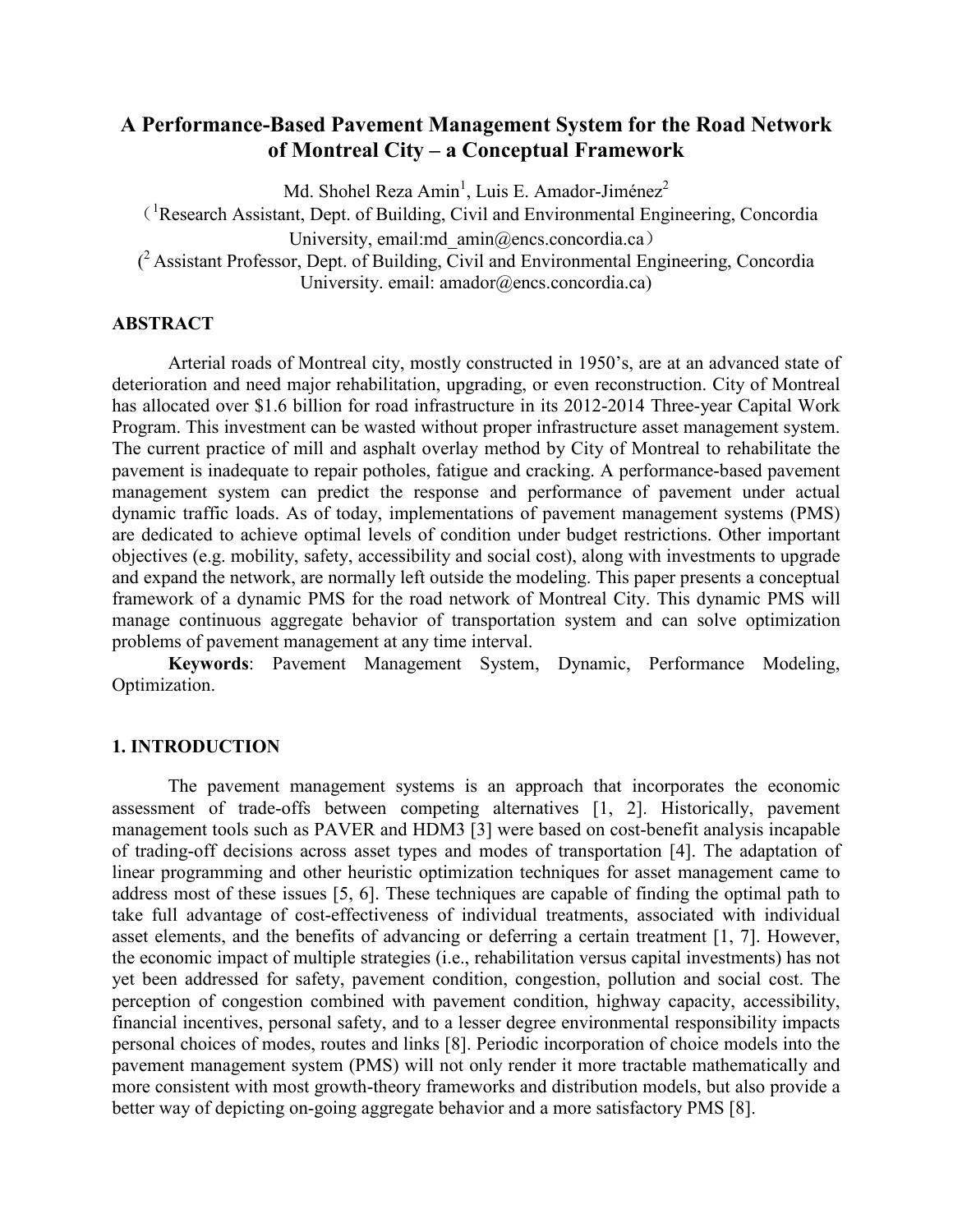The objective of this paper is to outline a conceptual framework of a pavement management system for the road network of Montreal City incorporating dynamic states of land use, traffic volumes, design capacities, and pavement conditions of arterial roads. Most of the arterial roads of Montreal city are constructed in 1950's and are at an advanced state of deterioration. The commonly cited factors of this advanced state of deterioration are improper maintenance, low priority on infrastructure maintenance, inadequate funding, and the use of poor materials in the original construction. The City council seems to focus more on improving patching technology and execution, which don't appear to survive beyond two to five years. Moreover, the investments of City of Montreal on road system have increased more than 560% since 2001. The Three-year Capital Works Program (TCWP) 2012-2014 allocated over \$130 million for maintaining and upgrading the city's roads, including \$2.5 million that will be used solely for minor bridge and tunnel repairs [9]. A performance-based PMS can predict the response and performance of pavement under actual dynamic traffic loads, and can ensure cost effective scheduling of maintenance and rehabilitation operations.

# **2. MEASUREMENT OF THE ROAD INFRASTRUCTURE PRODUCTIVITY**

The pavement investment policies face important policy questions regarding the uses of pavement maintenance and rehabilitation (M&R) funds such as: What is the optimal level of pavement M&R funding? How can the need for this level of M&R funding be validated persuasively? What choices of M&R sections in the current budget period would most effectively move pavement conditions toward an optimal level in the long-term? [10] There is a wide range of options to achieve an appropriate investment policy. They are: construction with a low initial cost followed by frequent low cost strengthening by overlays, construction of high quality pavements with higher initial costs but lower future maintenances costs, and construction of higher strength initial pavement followed by frequent thin overlays [11, 12]. The first option is applicable when initial capital is limited but a steady flow of maintenance funds are available, however, the second and third options are supported by optimization and design studies.

The productivity of a road infrastructure needs to be understood before developing the optimization and design studies for pavement investment strategies. There is no universally accepted methodology to measure the productivity of a road infrastructure probably because of the lack of methodological consensus and the complexity of the hierarchical characteristics of many sub-systems within the road infrastructure system [13]. The development of cost efficiency analysis methods and methods for analyzing deterioration, maintenance and renewal under a budget constraint is necessary [13]. An economic optimization model, with given budget constraints, can differentiate different maintenance scenarios while identifying optimal actions and scheduling schemes [13].

The economic optimization model for PMS consists of pavement deterioration model; user cost model; and construction, maintenance and rehabilitation cost model under possible budgets constraints [10]. Life-cycle cost analysis (LCCA), which is associated with the evaluation of an asset with a definite life expectancy, is an appropriate economic optimization model to examine the subsequent maintenance works on the pavement [11].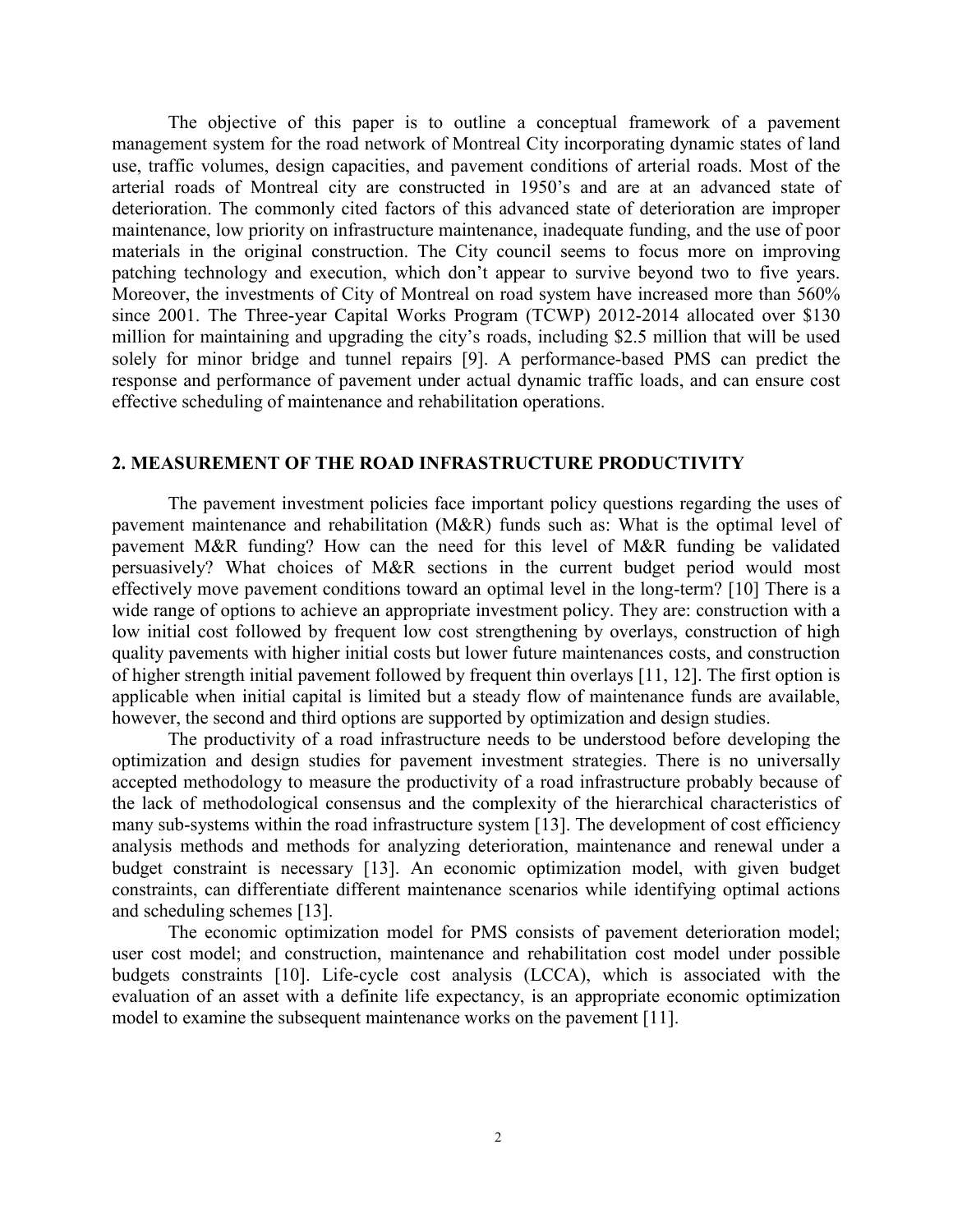## **3. STUDIES ON LIFE-CYCLE COST ANALYSIS (LCCA)**

LCCA is a tool to assess total cost of M&R operations, to distinguish between alternatives, and to provide a basis for identifying trade-offs related to alternatives [14]. LCCA for PMS have been applied in a number of studies [3, 15]. Uddin et al. [15] describe a LCCA program developed for the Pennsylvania Department of Transportation (DOT). The program economically evaluates a range of strategies for design and rehabilitation of road pavements by applying BASIC and FORTRAN components. However, the pavement deterioration algorithm is somehow simplistic [15].

Haas and Hudson [2] suggest a pavement management working system, including pavement deterioration prediction, decision optimization and feedback, and minimum serviceability index. The minimum serviceability index can be computed by Markov decision process (MDP) which may also minimize the long-term maintenance costs [16]. Kher and Cook [17] describe the Program Analysis of Rehabilitation System (PARS) model developed by the Ontario Ministry of Transportation and Communication. The application of maintenance treatments and action timings can also be optimized by MDP [16].

The Texas Transportation Institute has developed optimization models to allocating M&R funds and other resources among highway districts. Under the budget constraints, the models attempt to maintain the quality of the road segments to some pre-specified level [16]. The use of a MDP would take a different approach to optimization since the specified quality of road segments would be calculated in determining the optimal (minimum cost) maintenance policy; an optimum (minimum) budget would then be computed [16]. Scullion and Stein [18] use the pavement deterioration matrices in planning M&R needs, however, the threshold levels of pavement deterioration for taking certain maintenance actions are determined exogenously [16].

Artman and Liebman [19] develop a dynamic optimization programming to schedule the rehabilitation projects of the airfield pavement. The rehabilitation projects are scheduled by maximizing the area under a utility-weighted pavement condition (PCR) versus time curve. The optimization programming is somehow similar to MDP; however, it uses the maximization of utility function of pavement condition rather than minimization of cost measures. Another drawback of this method is that the pavement condition rating (PCR) prediction is based on the regression analysis, which does not include current or recent pavement condition data [16].

The discussion of the above-mentioned studies explains that the optimization of PMS can better be addressed by MDP, as it results in optimal solution of preventive maintenance strategies depending on the pavement conditions. The conventional MDP applies an infinite horizon probabilistic dynamic programming (DP) to solve the optimization problems in which LCCA is performed on the basis of long-term behavior of the pavement structure [20].

The applications of MDP for optimization problems of PMS are justifies by various studies. Golabi et al. [21] determine the implications of implementing MDP for the Arizona DOT. Golabi et al. [21] identify that a total of \$40 million was saved from the road preservation budget because of applying MDP optimization method. The Arizona MDP model applies twosteps linear programming to get a steady-state solution. A set of steady state maintenance actions was calculated to minimize the expected long-term average costs. If a road was found to be in a particular state, there was a specified probability that a particular maintenance action would be taken. Golabi et al. [21] argue that the PMS has provided a 'defensible procedure for preparing one-year and five-year budgets' and has helped to 'justify the revenue requests before oversight legislative committees.' However, the maintenance policy was found to be stationary, and random and long-term performance standards were not included [16].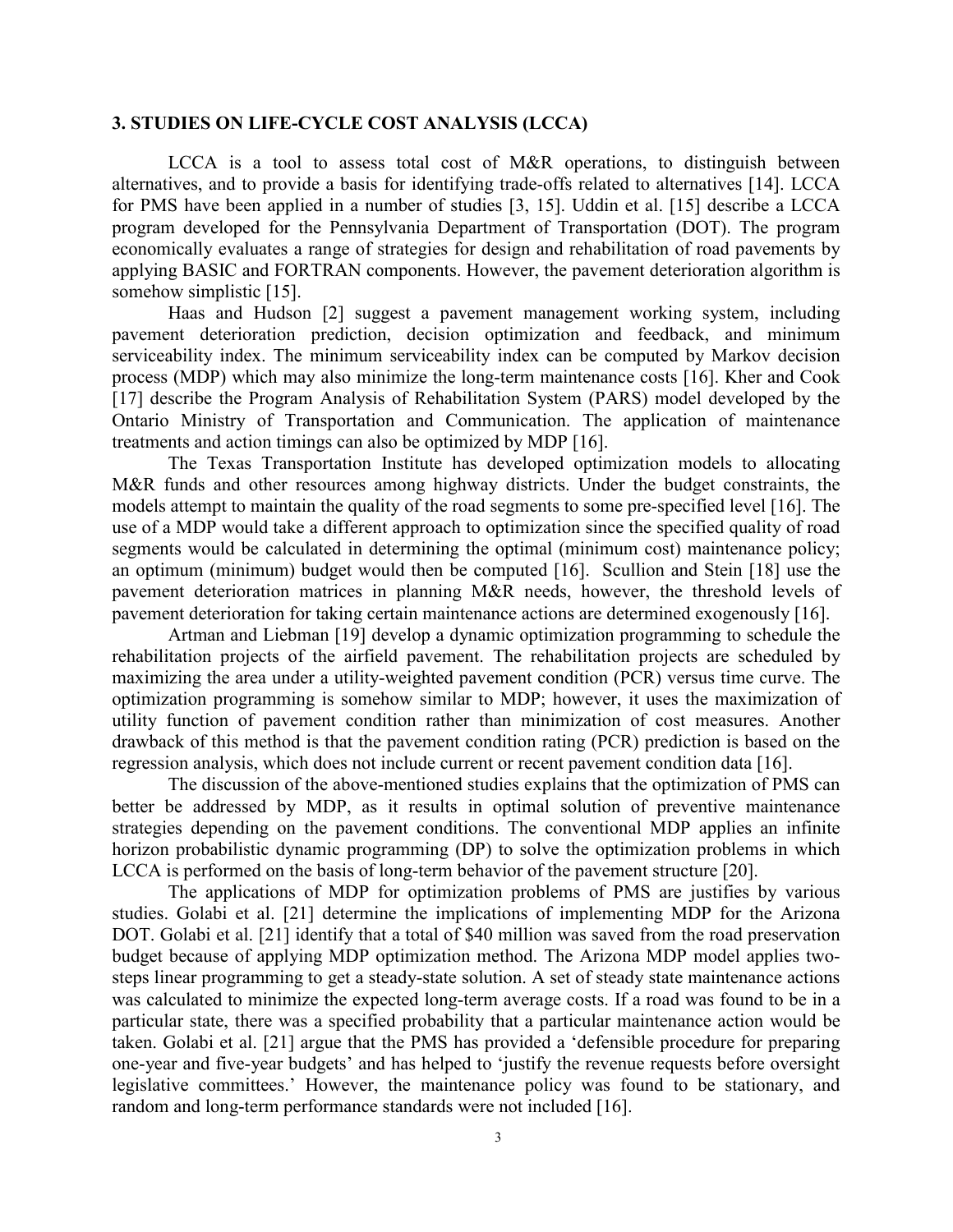Carnahan et al. [22] develop MDP model for optimal decision-making capability of PAVER, which is a PMS developed by the U.S. Army Corps of Engineers Construction Engineering Research Laboratory (CERL). Unlike Arizona MDP model, this model incorporates pavement data as a pavement condition rating (PCR) based inventory at a single point in time. A transition matrix is developed to identify a Markov chain for each pavement type [16]. Feighan et al. [23] also employed dynamic programming in conjunction with a Markov chain probabilitybased prediction model to obtain minimum cost maintenance strategies over a given LCCA period.

# **4. PAVEMENT PERFORMANCE MODELING**

The appropriate and effective pavement performance models are the foundation for the long-term analysis of PMS. The performance models calculate the future condition of the pavement based on which PMS optimizes several maintenance treatments in the long-term maintenance process. The performance models have significant features in the PMS such as (1) the performance prediction models are used when the prioritization of maintenance treatments is required for each segments of road network [24], (2) the models enable the transportation agencies to estimate long-range investment requirement during the life-span of the pavement [24], (3) the models also estimate the consequences of budget allocation for maintenance treatments of a particular road segment on the future pavement condition of that road segment [24], (4) the models can be applied for life-cycle economic evaluation of the pavement as they relate the pavement exposure variables to pavement deteriorations in the performance indicators [24], (5) many components of PMS such as pavement structural design, maintenance treatment strategies, and priority programming are directly related to the output of the pavement performance prediction (PPP) models [25].

The PPP models should be selected carefully; otherwise they may make the highway system costly and may cause optimal pavement design and selection of optimal rehabilitation strategies and timing of projects impossible [26, 27]. Early PMS did not have PPP models rather they evaluated only the current pavement conditions. Later, simplified PPP models, usually based on the engineering opinions on the expected design life of different M&R actions, were introduced by considering age of the pavement as the only predictive variable [28]. The PPP modeling is explicitly complicated as it is very difficult to estimate incorporating a large number of parameters of pavement performance. A variety of approaches can be used to predict pavement performance such as regression, survivor curves, latent variable models, mechanistic models and Markov chain probabilistic models.

Probabilistic models recently have received considerable attention from pavement engineers and researchers. Typically, a probabilistic model is represented by the Markov transition process, which is a knowledge-based expert decision model for the prediction of pavement deterioration [25]. Knowing the 'before' condition' or state of pavement in probabilistic form, one can employ the Markov process to predict the 'after' state, again in probabilistic forms, for as many time steps as are desired [24]. The major challenge, facing the existing stochastic pavement performance models, includes difficulties in establishing transition probability matrices (TPMs).

TPMs are estimated using a non-linear programming approach. The objective function of TPMs is to maximize the absolute distance between the actual PCR versus age data points and the predicted PCR for the corresponding age generated by the Markov chain [23]. The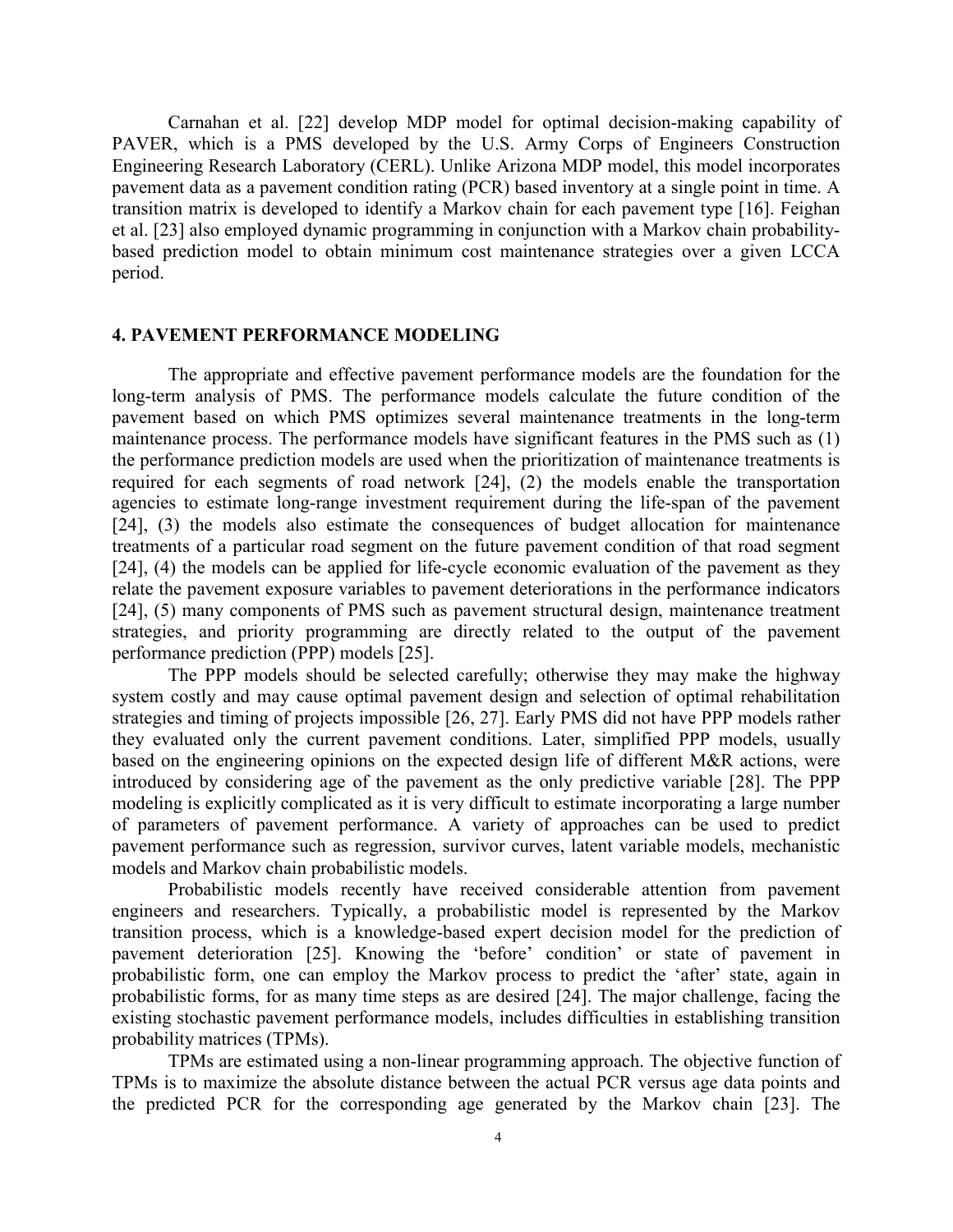assumption is that the pavement condition does not drop by more than one state in a single year. Thus, the pavement either stays in its current state or transits to the next lowest state in one year. The probability transition matrix has a diagonal structure. The pavement condition cannot transit from this state unless repair action is performed [23].

Several studies [24, 29] applies empirical-mechanistic pavement performance model to calculate PCR. George, et al. [24] executes various regression analyses to develop empiricalmechanistic performance model for the highways in Mississippi based on the pavement condition data during the period of 1986-1988. Several different models were constructed and evaluated. The evaluation was based on rational formulation and behavior of the model and on its statistical parameters. Exponential and power functions of both concave and convex shapes are identified as statistically significant.

The prediction models recognize the yearly equivalent single axle load (ESAL) and structural number (SN) are of only minor importance, while age being the most important factor of pavement performance modeling. George, et al. [24] argue that ESAL is the weakest link in the cumulative traffic computation because several questionable and dynamic input parameters (e.g. traffic count, the growth factor, the truck factor) are associated with the ESAL estimation. Traffic volume and truck factor is associated with the economic growth, land use changes, travel behavior, environmental condition and so on. George, et al. [24] apply the same argument for the exclusion of the environmental loads which include thermal effects, subgrade movements in expansive clays if applicable, freeze-thaw effects, and bitumen aging. George, et al. [24] find out that computational accuracy along with the direct influence of SN and asphalt concrete thickness on the mechanistic parameters (e.g. stress, strain and deflection) is the reason for its significance in the performance model.

Smadi and Maze [29] determine the PCR for the Iowa Interstate 80 based on the 10 years traffic data. The performance curve of PCR is assumed to be a function of only the total number of 18 kip equivalent single-axle loads (*ESAL*s) that the pavement has experienced.

Traffic volumes, which are transferred into *ESAL*s, can be calculated for each road link by applying four-step transportation modeling – trip production, trip distribution, modal split and choice analysis, and traffic assignment. Trip production is performed by relating the number or frequency of trips to the characteristics of the individuals, of the zone, and of the transportation network. Discrete choice models use disaggregate household or individual level data (personal, household, zonal and transportation network characteristics) to estimate the probability with which any household or individual will make trips. The discrete model is a stochastic model in which the probability of generating the trip is a function of a set of explanatory variables, such as: gender, age, personal and household income, occupation, family size, auto ownership, number and age of the children in the household, land use, residential density, accessibility and level of service of the roads. The outcome can then be aggregated to predict the number of trips produced.

Trip distribution models (e.g. growth factor models and gravity models) are used to predict spatial pattern of trips or other flows between origins and destinations. Modal choice model estimation and application are done to predict the zonal shares of trips by mode.

The Multinomial Logit (MNL) model relates the probability that a decision unit chooses a given alternative from a set of alternatives to the utility of these alternatives. The model choice model estimation and application can be done at either disaggregate or aggregate zonal level. The aggregate application predicts the zonal shares of trips by model. The disaggregate application is based on individual level data obtained from surveys or population synthesis. The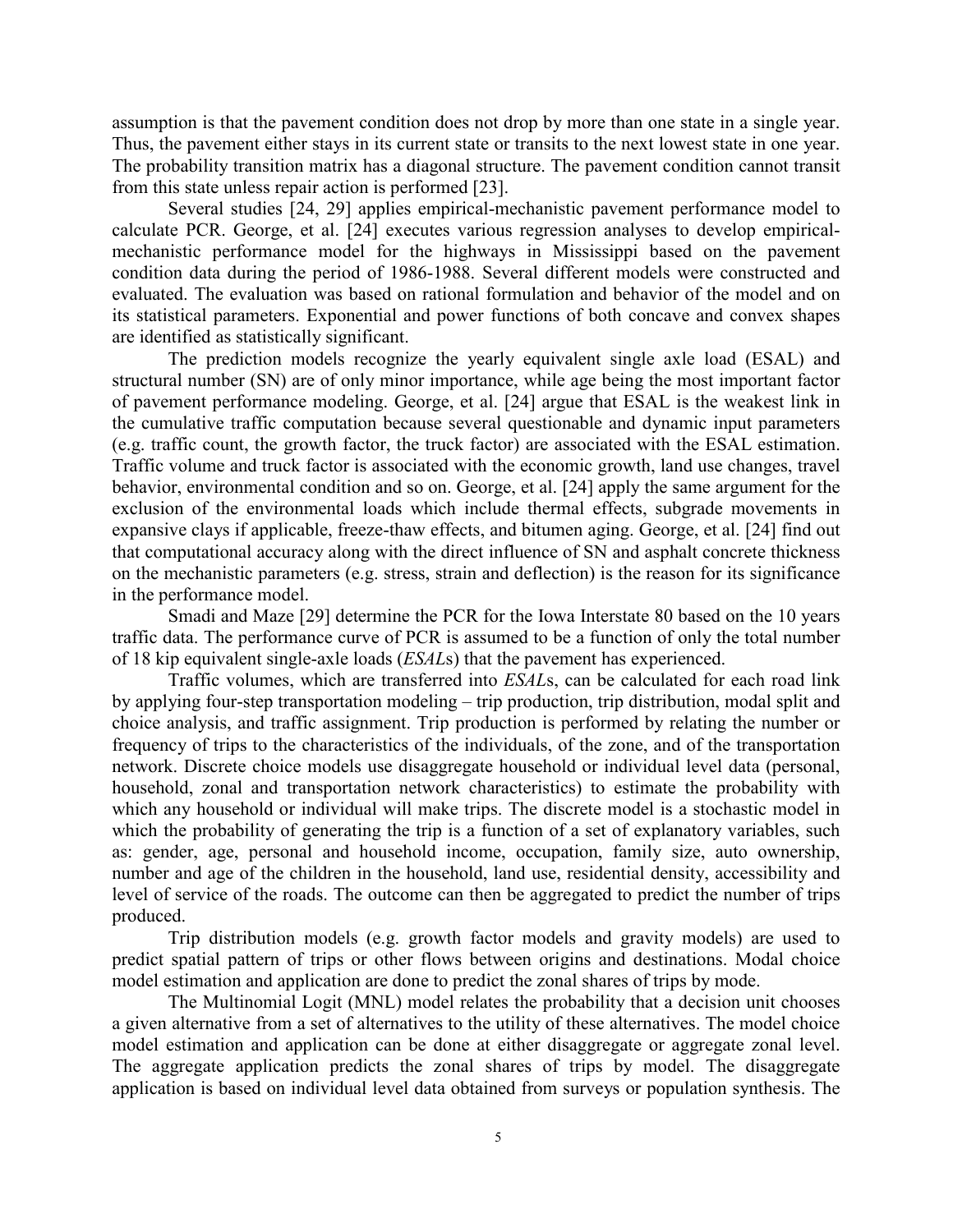explanatory variables of the modal utility are socio-economic characteristics of the travelers and the service attributes of the alternative modes.

The traffic assignment models (All-or-Nothing, STOCH, Incremental, Capacity Restraint, User Equilibrium, Stochastic User Equilibrium, and System Optimum) predict the network flows that are associated with future planning scenarios, and generates estimates of the link travel times and related attributes that are basis for benefits estimation and air quality impacts. The traffic assignment model is also used to generate the estimates of network performance that are used in the mode choice and trip distribution stages of many models.

#### **5. DYNAMIC PROGRAMMING PROCESS OF PAVEMENT MANAGEMENT SYSTEM**

The dynamic programming process starts with the calculation of the routine maintenance cost for each state condition in every family (categorized based on the pavement characteristics e.g. type, structure, construction history, condition, use, and rank) in a particular year. Routine maintenance is not feasible if  $R_{ijk} = 0$  or state condition  $S_j \ge i$  for family *j*.  $R_{ijk}$  is the feasibility indicator for alternative maintenance operation *k* when in state *i* of family *j*.  $R_{ijk}$  =1 if maintenance alternative is feasible and 0 for infeasible alternative.  $S_i$  is the minimum allowable state for each *j* family, i.e. the lowest state that the network manager will allow a particular family to deteriorate to before performing some major maintenance. The state vector of any period *n*,  $S_{\text{jm}}$  is obtained by multiplying the initial state vector,  $S_0$  by the transition matrix  $(P_{ij})$ raised to the power of *n* [23].

For all feasible states, the cost of routine maintenance is obtained from  $C_{ijk,N} = C_{ijk}$ , where *k* is the maintenance alternatives [23]. The cost of all feasible maintenance alternatives for year *N-n* is given by Equation 1 [23].

$$
C_{ijk,N-n}^* = C_{ijk} + \left[ P_{ij}^1 * C_{ij}^*_{N-n+1} + (1 - P_{ij}^1)_1 * C_{2j}^*_{N-n+1} \right] * \frac{1}{(1+i^*)}
$$
(1)

Where  $P_{ij}$  is the Markov Transition probabilities for state *i* (1...10 states) of matrix *j* (1... *m* families).  $P_{ii}$  transition matrix probabilities are estimated using a non-linear programming approach which has its objective function the minimization of absolute distance between the actual pavement condition versus pavement age and the expected pavement condition. *Cijk* is the cost of applying treatment *k* (1…*n* maintenance alternatives) to family *j* in state *i* [23].

The first part  $(C_{ijk})$ , of the right side of Equation 1, is the immediate cost of routine maintenance in year *n*. The second part  $\left( \left[ P_{ij}^1 * C_{ij}^*_{1,N-n+1} + (1 - P_{ij}^1)_1 * C_{2j}^*_{1,N-n+1} \right] * \frac{1}{(1+i^*)} \right)$  is the total expected cost to be incurred in the remaining years as a consequence of applying routine maintenance operations. This expected cost is obtained by identifying the probability of remaining in a given state and multiplying this probability by the expected cost of that state and then finding the associated probability of dropping a state if routine maintenance is applied and multiplying this by the expected cost of the lower state. This sum is then discounted by the effective interest rate, *i*\*, to calculate the present net value in the year *N-n* [23].

The optimum maintenance strategy is then given by Equation 2 [23].

$$
C_{ijk,N-n}^* = Min \left[ C_{ij1,N-n}, C_{ijk,N-n} \right] \text{ for all } k. \tag{2}
$$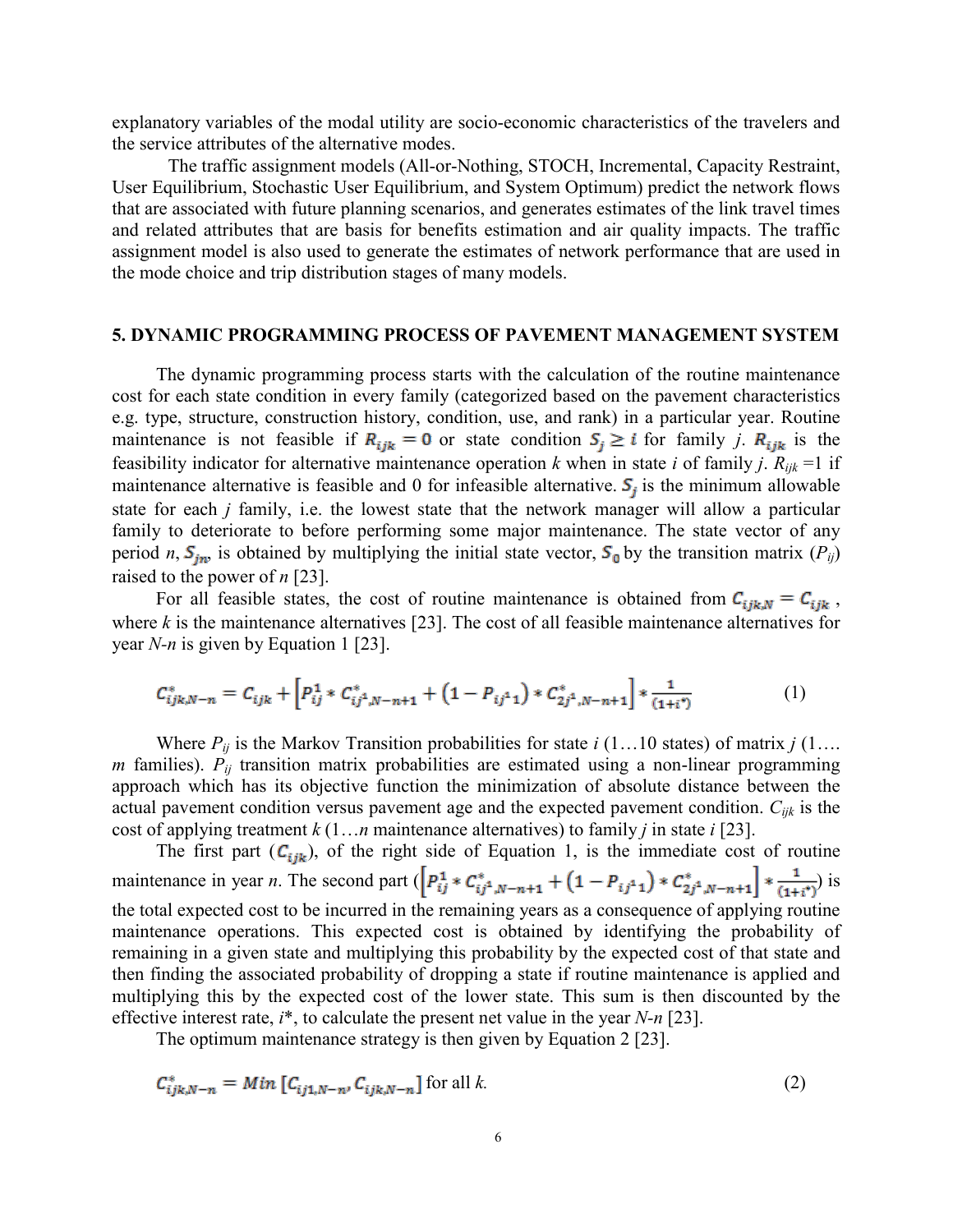With the related optimal maintenance alternative to be performed for this (*i,j*) family or state combination in year *N-n* being the choice of *k* that minimizes the cost in Equation 1. This backward recursion is performed for every successive year of the analysis period until the analysis for year 0, or stage *N*, is reached. [23].

#### **5.1 Road user costs of pavement management system**

The objective function of life-cycle cost optimization is not only to reduce the maintenance costs but also to reduce the user costs. The road user costs are defined as the consequences of the periodic M&R strategies of pavement section on the road users. Moreover, the vehicle, accident and time costs are directly associated with pavement condition deterioration. Vehicles costs for fuel, lubricants, tires, repairs and depreciation are proportionately related to the pavement surface condition. For example, fuel consumption is a function of vehicle's speed and the road geometry (mainly vertical upgrade and downgrade) [30]. Although an increase of international roughness index (*IRI)* has very insignificant impact on fuel consumption and lubricant costs, the impact of rutting is high during the wet season. In rain, when the ruts are full of water, the rolling resistance increases as a function of water depth. The average water depth is a result of cross-fall, rut depth, precipitation levels and intensity, traffic volume, and the driver's behavior. The increase in rolling resistance gives an increase in fuel consumption when driving on wet surfaces [30]. However, repair costs of vehicles are related to *IRI* rather than rutting. For example, the roughness can affect 50% of repair costs for passenger cars and 25% for heavy goods vehicles in Norway road network [30].

The cost of travel time is a product of value of time and the time to travel a certain distance. Traveling time is a result of traveling speed, which is the function of speed limit, road width, and curvature. Speed limit, road width, and curvature generate a speed of 70 km/hr at an average roughness of 2.7 (*IRI*) [30]. The commuters also drive additional travel distances in order to avoid the maintenance links of the road network resulting in additional cost of travel time. The cost of travel time can be estimated by calculating the salary of the equivalent time spends on working hours.

The number of accidents within a road section is a product of various casual factors. The Transportation Association of Canada has categorized causal factors into three main groups: road geometry elements, environmental factors and human characteristics [31]. De Leur and Sayed [32] categorized the causal factors into three generic groups such as exposure, consequences and probability. Exposure has been defined as the extent of exposure to road accidents by road users [31]. Consequences can be expressed by the severity of road accidents and the probability was explained as the likelihood of accidents occurrence [31]. Sayyadi et al. [32] identify several road geometrics, traffic and environmental characteristics as the causal factors of road accidents. These are: individual car accident percentage, vehicle's speed, intersections per kilometer, severity of horizontal and vertical alignment, length of the road section, Annual Average Daily Traffic (AADT), light condition, weather-surface condition, road cross-section characteristics, and shoulder and land width.

The objective function (Equation 3) is also to minimize user cost along agency cost (maintenance cost plus initial or construction cost) with under budget constraints (Equation 4) [10].

$$
Min \sum_{i} \sum_{j} \sum_{k} w_{ik} \left( C_{ijk,N-n}^{*} + U_{ik} \right) \ \forall \ \sum_{i} \sum_{k} w_{ik} = 1 \tag{3}
$$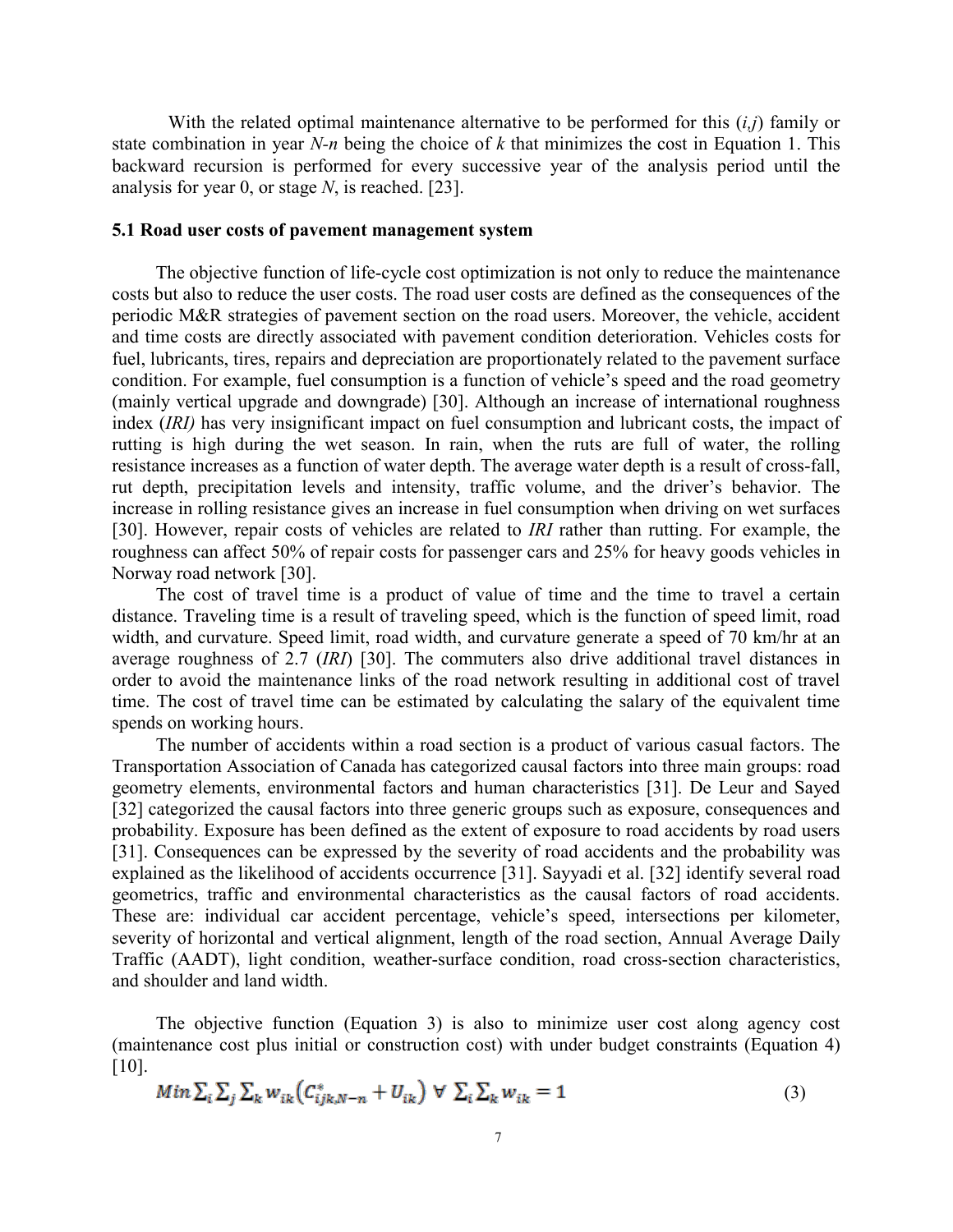$$
\sum_{k} w_{ik} \le \varepsilon_i (1 + \emptyset)
$$
 for all unacceptable *i* and  $\sum_{k} w_{ik} \ge \varepsilon_i (1 + \emptyset)$  for all acceptable *i*.

$$
B(1-\Omega) \le \sum_{i} \sum_{j} \sum_{k} w_{ik} \left( C_{ijk,N-n}^* \right) - \beta \le B(1+\Omega) \tag{4}
$$

Where  $w_{ik}$  is the fraction of area of pavement in state *i* with action *k* applied, *B* is the budget constraint per year,  $\beta$  is the parametric analysis adjustment on budget constraint,  $\Omega$  is the tolerance on budget constraint,  $\epsilon_i$  is the condition constraint for state *i*,  $\Phi$  is the tolerance on condition constraints [10].

#### **5.2 Drawbacks of Markov decision process**

The main drawback of Markov decision Process (MDP) approach is that it does not accommodate budget constraints [33]. Another important drawback of this approach is that pavement sections have to be grouped into a large number of roughly homogeneous families based on pavement characteristics [34]. A large number of families mean fewer sample of pavement sections in each family, which compromises the reliability and validity of the transition probability matrix (TPM) generated for each family [34]. There are equally large numbers of M&R treatments for each family of pavement sections. It is suggested that all pavement sections should be categorized into small numbers of families. As the MDP addresses the performance evaluation of the pavement section as a group, it is not possible to address the performance condition of individual pavement section. Similarly, the optimization programming of M&R strategies are determined for a group of pavement sections rather than an individual section under a given budget. Moreover, the optimization programming of M&R strategies are calculated from the steady-state probabilities. However, in reality, the pavements under a given maintenance policy usually takes many years to reach the steady state and the proportion of the pavements are changing year by year. Therefore, the use of steady-state probabilities in the optimization objective function does not fully reflect reality, especially when this transition period is very long [34].

# **5.3 Drawbacks of project-based pavement management system and existing practices to deal with these problems**

The project-based modeling approach is based on the analysis of historical performance data stored in the database to develop model coefficients for individual pavement sections. For each individual section, the available historical performance data since the last rehabilitation or construction is analyzed to determine the model that matches the observed performance of the section and thus predict the future performance. The cost effectiveness, later on, is derived from the prediction performance curve. The pioneer of project-based optimization method for pavement M&R strategies and projects is Arizona DOT [34].

Thompson et al. [10] divide the Finnish highway network into six regional class subnetworks and propose individual optimization model for each of the sub-network group rather than for an individual road segment. Each model is classified among four dimensions – bearing capacity, pavement defects, rutting, and pavement roughness.

The proposed models by Arizon DOT and Thompson et al. [10] solve the optimization problem at an individual or group of pavement section, however, the deterioration uncertainty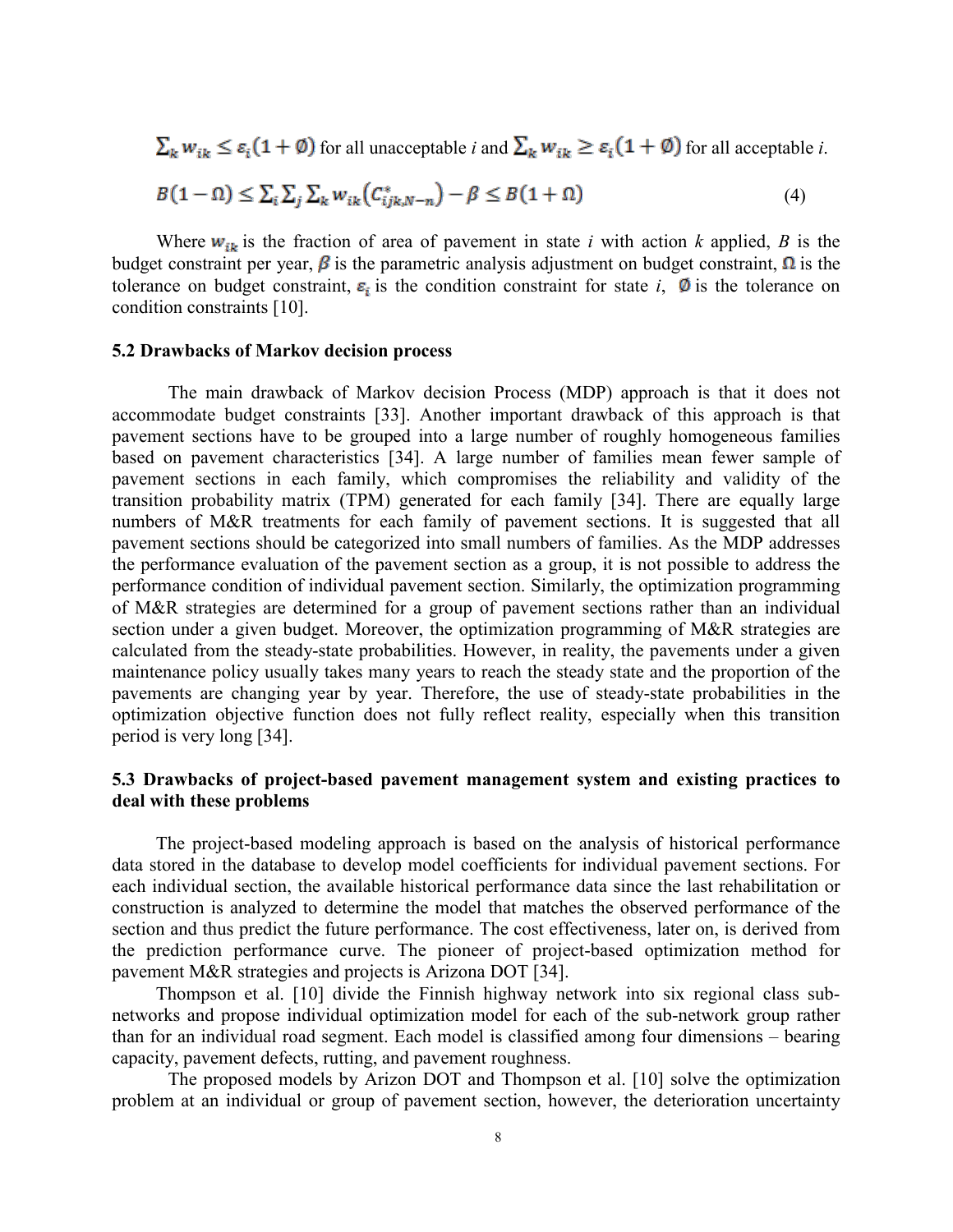has not yet been resolved. The required budget should treat the uncertainty of deterioration carefully by incorporating dynamic characteristics of road data. The traffic loads on the pavement are uncertain and dynamic in character and need to be included in the maintenance budget.

Butt et al. [35] introduce different duty cycles to allow the changes in traffic loads and maintenance polices over the pavement life. This nonhomogeneous Markov model divides the life of the pavement into different zones assuming a constant rate of deterioration for each of these zones. A homogeneous Markov chain and a separate TPM are developed for each zone. On the other hand, a nonhomogeneous Markov chain has been used for transition from one zone to another [35].

A research project titled 'Maintenance Cost Prediction for Road' under the cooperative Research Centre (CRC) for Construction Innovation has also developed a method that takes into account the variability and uncertainties of road data in investment analysis [36]. Piyatrapoomi et al. [36] identify the variability parameters of the predicted budget, which includes rut depth, AADT, initial roughness and pavement strength [36]. The variability of these parameters was quantified by probability distributions, means and standard deviation for each category. Piyatrapoomi et al. [36] identify the best fitted probability distribution functions (pdf) for IRI, rut depth, and AADT of the Queensland road network are Beta General, log normal and exponential distributions, respectively. Piyatrapoomi et al. [36] apply Latin-hypercube sampling technique to simulate the variability of above-mentioned parameters.

Another major drawback to practice project-based optimization is that the complexity of pavement management problems increases exponentially with the size of the problem. For example, the number of possible solutions for project-based optimization problems is  $M<sup>T</sup>$ , where *M* is the number of maintenance actions to be considered and *T* is the number of years (or periods) in the analysis period. If the solution space size for a single section given a certain analysis period and number of available maintenance actions (project level) is *C,* the solution space size of the network problem, assuming *S* similar sections, is *CS*. With the general projectlevel complexity, therefore, this equates to  $(A<sup>T</sup>)$  <sup>CS</sup> [37].

Pilson et al. [37] propose a genetic algorithm (GA) optimization model to overcome this complexity. The GA optimization model considers each analysis period as a 'gene' and maintenance actions as 'allele' values. A chromosome represents a maintenance strategy for a particular period. The second step of GA optimization model is to measure the 'fitness' of the chromosomes [37]. However, the major drawback of GA optimization model for PMS is that the chromosome has one gene for each pavement section and each gene can take on any value from that section's efficient set. This decomposition of the network problem relies on the independence of the project-level problems, which is not theoretically acceptable for annual budgets [37].

The project-based PMS is still struggling with the large size of problems and solutions. Although we can solve this problem by GA optimization model, there is a decomposition problem of the independence of the project-based PMS. This is not suitable under an annual budget for the whole road network. Moreover, the above-mentioned models optimize the PMS by minimizing the cost, ignoring the maximization of pavement condition.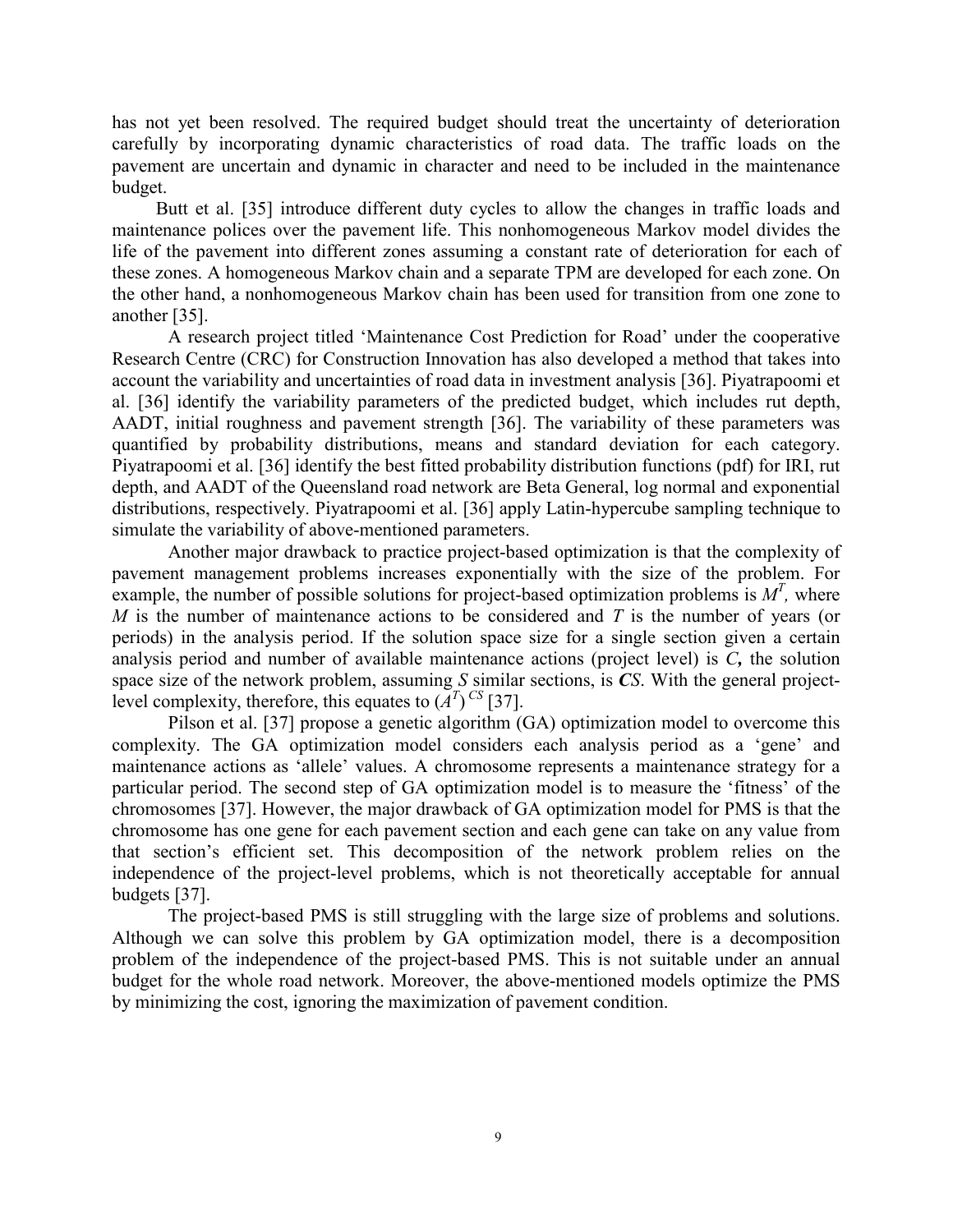#### **5.4 Multi-criteria pavement management system**

The construction of new road and maintenance of exiting road network have significant impacts on the surrounding locations such as changes in economic activities, and social and cultural changes. PMS should include the effect of M&R strategies on other road users and surrounding locations such as residents in close proximity from the road, industrial settlements, trade centers, etc. [38]. The Action de Préparation, d'Accompagnement, et de Suivi (APAS) transport research project, funded by the European Commission, develops some indicators for the choice of transport projects using decision criteria optimization [39]. The indicators are developed through simplified multi-criteria analysis (MCA) techniques such as Elimination et Choix Traduisant la Realité (ELECTRE III) [40] and the analytical hierarchy process (AHP) [51]. Highway Development and Management Tool (HDM-4) applies AHP method to integrate multi-criteria factors with the PMS [39].

Cafiso et al. [39] identify ride comfort and environmental factors as the criteria of PMS along with agency costs and user costs. The ride comfort is defined as ride number (*RN*) values by National Cooperative Highway Research Program (NCHRP). Ride number (*RN*) values for alternative *k* of the section *j* are obtained from *IRI* (m/km). The environment parameter for a road segment can be calculated by deriving air quality index (AQI). AQI is a function of emission value of the air pollution substance for an alternative of each section at a particular year, average annual daily traffic for each section at a year, length of the section, concentration limits of a single air pollution substance [39].

Socio-economic development parameter can have significant relation with the PMS. The residents, in close proximity to the invested road infrastructure, may achieve significant socioeconomic benefits from the PMS strategies. The characteristics of development parameters of urban area can be demographic characteristics, economic characteristics, social and community characteristics, transportation facilities, urban services and facilities, and environmental characteristics.

Instead of project-based PMS, this paper proposes a PMS for different categories of road groups with different pavement performance curves for each group.

The objective functions of multi-criteria PMS are given by Equation 12 and 13.  $Min \sum_i \sum_i \sum_k w_{ik} (C_{iik,N-n}^* + U_{ik}) \ \forall \ \sum_i \sum_k w_{ik} = 1$ (3)

for all unacceptable *i* and  $\Sigma_k w_{ik} \ge \varepsilon_i (1 + \emptyset)$  for all acceptable *i*. *I N I*

Subject to: 
$$
\sum_{n=1}^{\infty} \sum_{i=1}^{n} L_i Q_{n,i} \ge (LOS) \sum_{i=1}^{n} L_i
$$
 (5)

$$
Max \sum_{n=1}^{N} \sum_{i=1}^{I} (W_i * L_i Q_{n,i} + W_2 * MC I_i)
$$
 (6)

 $MCI_i = f$ (comfort, environment, socio – economic development criteria) Subject to:  $B(1 - \Omega) \le \sum_i \sum_j \sum_k w_{ik} (C^*_{ijk,N-n}) - \beta \le B(1 + \Omega)$  (4)

Where  $Q_{n,i}$  = Condition Index for asset *i* on year *n*;  $MCI_i$  = multi-criteria index for asset *i*, and  $W_1$  and  $W_2$  are the weights of the condition index and multi-criteria index.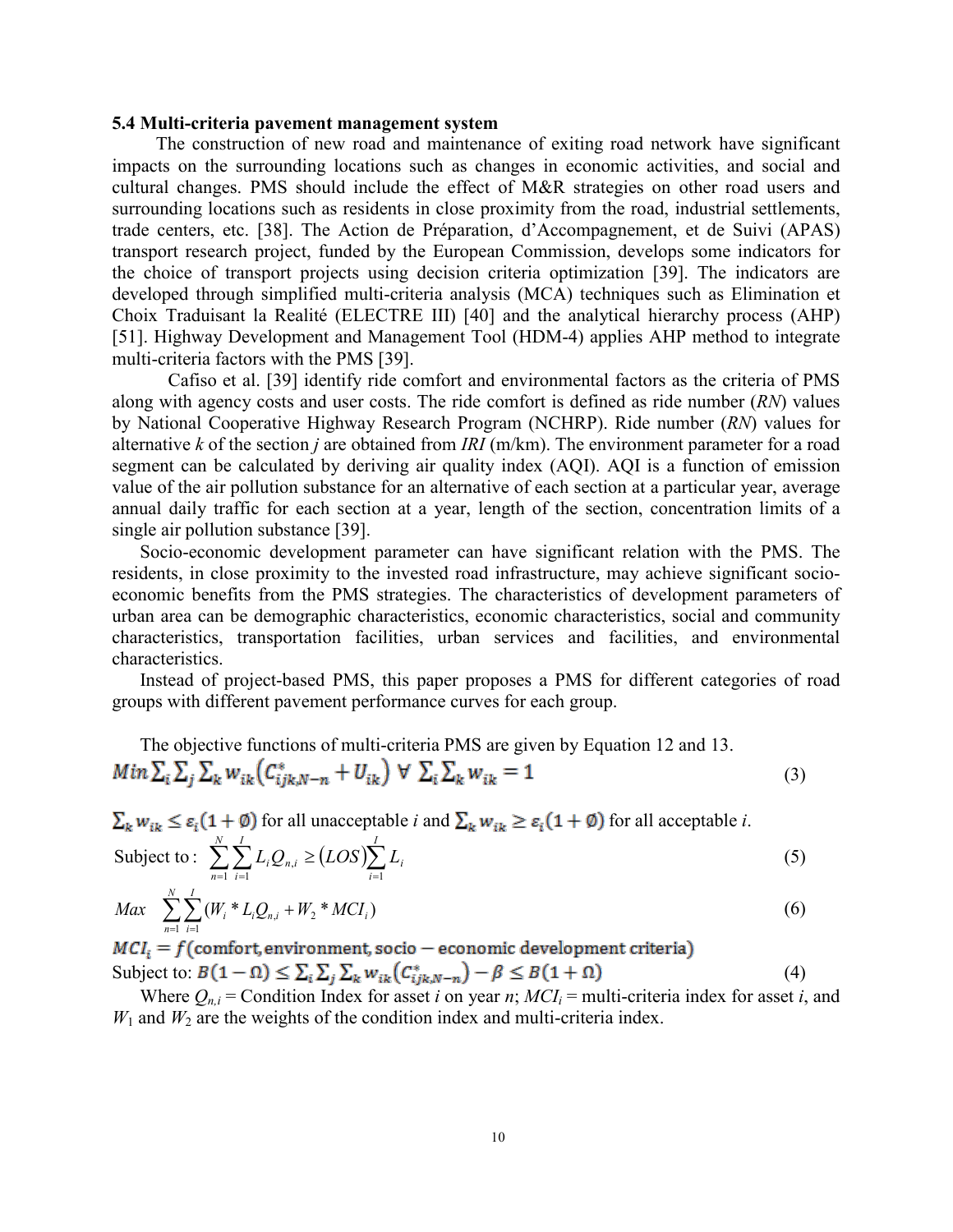## **6. CONCLUSION**

The pavement management systems incorporate the economic assessment of trade-offs between competing maintenance and rehabilitation alternatives. The conventional techniques are capable of finding the optimal path to take full advantage of cost-effectiveness of individual treatments, however, incapable of addressing safety, condition, congestion, pollution and social cost. The objective of this paper is to outline a conceptual framework of a pavement management system (PMS) for the road network of Montreal City.

This paper initially describes the life-cycle cost analysis as the economic optimization model for PMS. The methods of appropriate and effective pavement performance modeling are discussed as the pavement deterioration modeling is the foundation for the long-term analysis of PMS. The framework of integrated land use and transportation (ILUT) modeling, applying fourstep transportation modeling, is explained to predict the future traffic volume during the lifecycle of pavement. ILUT modeling is discussed because the predicted traffic volumes of each segment of road network are transferred to Equivalent Single Axle loads (*ESAL*s).

The proposed dynamic programming process of PMS points out the drawbacks of the Markov decision process of network-based PMS and is brokering the project-based PMS. The project-based PMS is still struggling with exponentially increasing size of problems and M&R solutions. This study proposes a PMS for different categories of road groups with different pavement performance curves for each group. This paper also proposes the incorporation of road user costs and socio-economic development of the residents (in close proximity to road infrastructure) along with agent costs in the PMS. This dynamic PMS will manage continuous aggregate behavior of transportation system and can solve optimization problems of pavement management at any time interval.

#### **7. References**

1. Hudson, W. R., R. Haas, and W. Uddin. *Infrastructure Management.* New York: McGraw Hill, 1997.

2. Haas, R., and W. R. Hudson. *Pavement management systems.* New York, N.Y.: McGraw-Hill, 1978.

3. Watanatada, T., Harral C.G., Paterson W.D.O., Dhareshwar A. .M., Bhandari A., and K. Tsunokawa. *The Highway Design and Maintenance Standard Model.* Washington D.C.: The John Hopkins University Press, 1987.

4. NCHRP. *Analytical tools for Asset Management.* Report 545, Washington D.C.: Transportation Research Board, National Cooperative Research Program, 2005.

5. Robelin, C. A., and S. M. Madanat. "History-dependent bridge deck maintenance and replacement optimization with Markov decision processes." *Journal of Infrastructure Systems* 13, no. 3 (2007): 195–201.

6. Chootinan, P., A. Chen, M. R. Horrocks, and D. Bolling. "A multi-year pavement maintenance program using a stochastic simulation-based genetic algorithm approach." *Transportation Research Part A* 40, no. 9 (2006): 725–743 .

7. NAMS. *International Infrastructure Management Manual.* New Zealand: National Asset Management Steering Group, 2006.

8. Donaghy, K. P., and L. A. Schintler. *A Prototype Dynamic Transportation Network Management Model.* Final report , Delaware : Delaware Department of Transportation, 1993.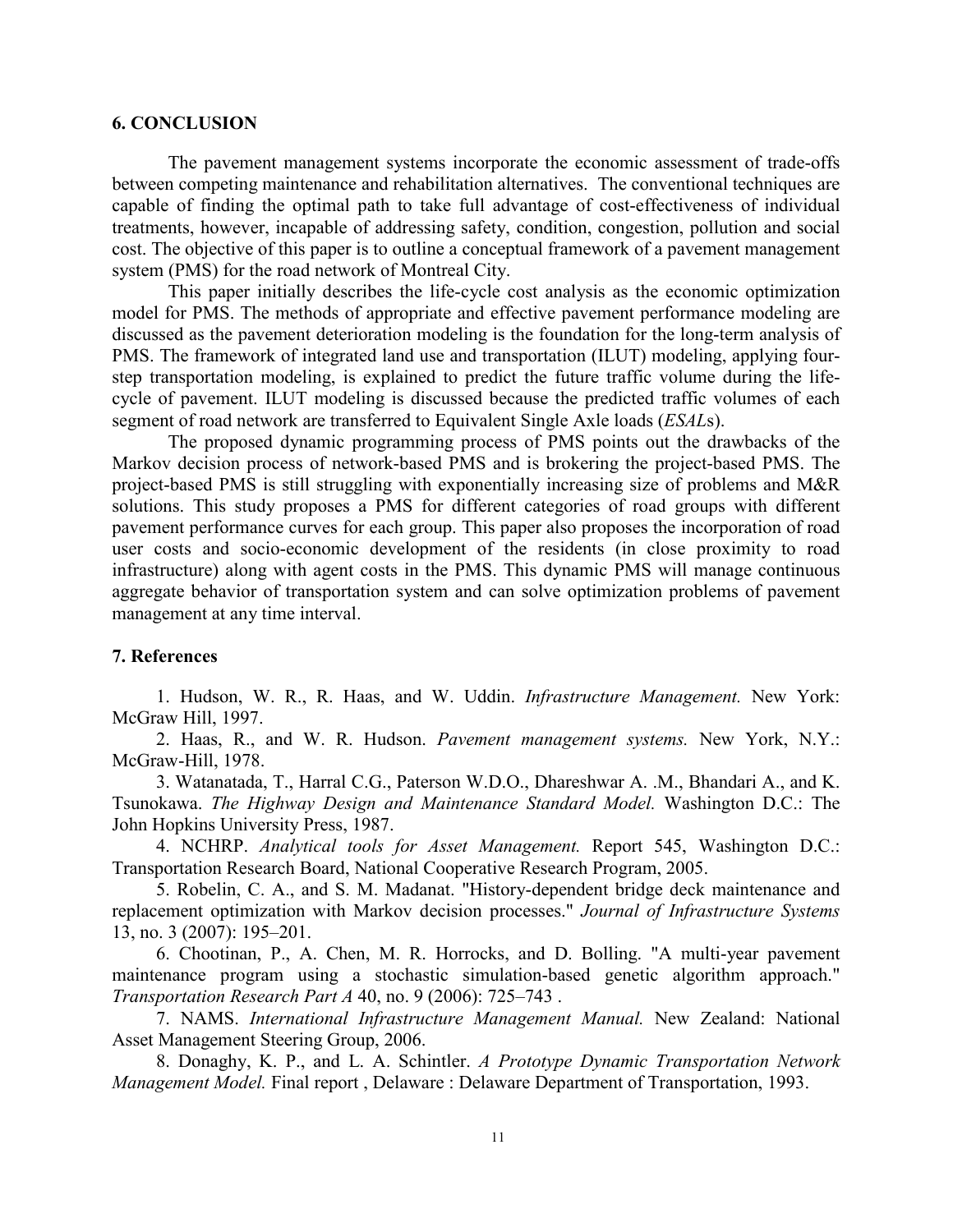9. City of Montreal, C. *2012 Operating Budget at a Glance.* Montreal: City of Montreal, 2012.

10. Thompson, P. D., L. A. Neumann, M. Niettinen, and A. Talvitie. "A Micro-Computer Markov Dynamic Programming System for Pavement Management in Finland." *Pavement Management.* 1987. http://www.pavementmanagement.org/ICMPfiles/1987042.pdf (accessed June 28, 2013).

11. Ockwell, Anthony. *Pavement Management: Development of a Life Cycle Costing Technique.* Occasional Paper 100, Bureau of Transport and Communications Economics, Department of Transport and Communications, Canberra: Australian Government Publishing Service, 1990.

12. Potter, D. W., and W. R. Hudson. "Optimisation of Highway Maintenance Using Highway Design Model." Australian Road Research 11, no. 1 (1981).

13. Karlsson, Charlie, Borje Johansson, William P. Anderson, and Kiyoshi Kobayashi. "Infrastructure Meansurement and Management: An Introduction." In *The Management and Measurement of Infrastructure: Performance, Efficiency and Innovation*, edited by Charlie Karlsson, William P. Anderson, Borje Johansson and Kiyoshi Kobayashi, 1-24. Massachusetts, USA: Edward Elgar Publishing Inc., 2007.

14. Christensen, P.N., G.A. Sparks, and K.J. Kostuk. "A Method-based Survey of Life Cycle Costing Literature Pertinent to Infrastructure Design and Renewal." *Canadian Journal of Civil Engineering* 32 (2005): 250 – 259.

15. Uddin, W., R. F. Carmichael, and W. R. Hudson. Life Cycle Analysis of Pavement Management Decision Making. Final Report, Washington D.C.: Department of Transportation, 1986.Voogd, H. *Multicriteria Evaluation for Urban and Regional Planning.* London: Pion Limited, 1983.

16. Carnahan, J. V. "Analytical Framework for Optimizing Pavement Maintenance." *Journal of Transportation Engineering* 114, no. 3 (1988): 307-322.

17. Kher, R., and W. Cook. "PARS-the MTC Model for Program and Financial Planning in Pavement Rehabilitation." *North American Pavement Management Conference.* Washington D.C.: Ontario Ministry of Transportation and Communication, U.S. Federal Highway Administration, 1985. 6.24-6.40.

18. Scullion, T., and A. Stein. "Predicting Maintenance and Rehabilitation Needs for the State of Texas." *North American Pavement Management Conference.* Washington D.C.: Ontario Ministry of Transportation and Communication, U.S. Federal Highway Administration, 1985. 5.54-5.64.

19. Artman, D., and J. Liebman. "Optimization of Long-range Major Rehabilitation of Airfield Pavements." *Transportation Research Record* 938, no. January (1983): 1-11.

20. Winston, W. *Operations Research: Applications and Algorithms.* 4th. Belmont, California: homson-Brooks/Cole, 2004.

21. Golabi, K., Kulkarni.R., and G. Way. "A statewide pavement management system." *Interfaces* 12, no. 6 (1982): 5-21.

22. Carnahan, J., W. Davis, M. Shahin, P. Keane, and M. Wu. "Optimal Maintenance Decisions for Pavement Management." *Journal of Transportation Engineering* 113, no. 5 (1987): 554-572.

23. Feighan, K. J., M. Y. Shahin, and K. C. Sinha. "Dynamic Programming Approach to Optimization for Pavement Management Systems." *Transportation Research Board (TRB)*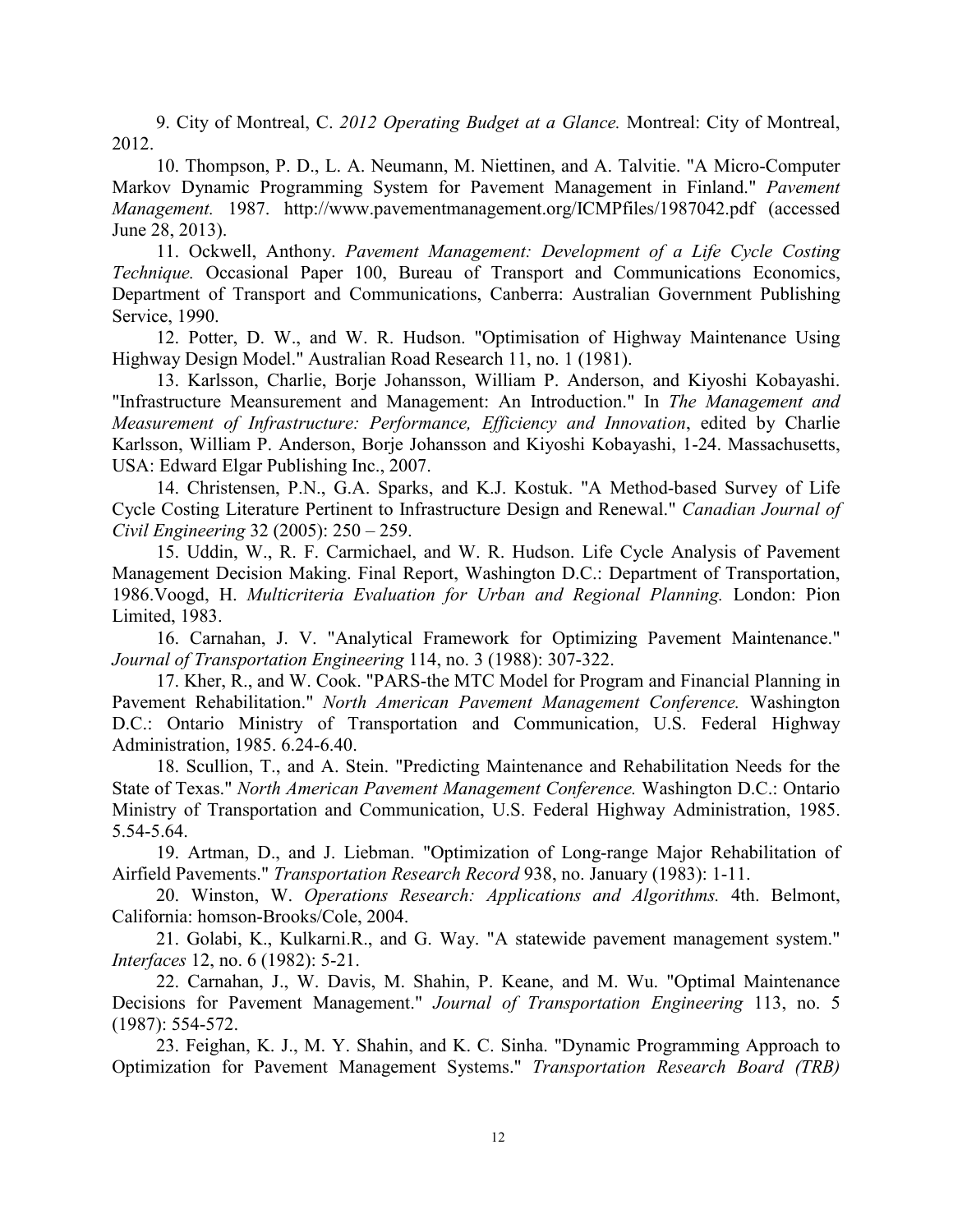*Committee AFD10 on Pavement Management Systems.* 1987. http://www.pavementmanagement.org/ICMPfiles/1987039.pdf (accessed June 28, 2013).

24. George, K. P., A. S. Rajagopal, and L. K. Lim. "Models for Predicting Pavement Deterioration." *Transportation Research Record: Journal of the Transportation Research Board* (Transportation Research Board of the National Academies) 1215 (1989): 1-7.

25. Li, N., R. Haas, and W-C. Xie. "Investigation of Relationship Between Deterministic and Probabilistic Prediction Models in Pavement Management." Transportation Research Record 1592 (1997): 70-79.

26. Johnson, K.D., and K.A. Cation. "Performance Prediction Development Using Three Indexes for North Dakota Pavement Management System." Transportation Research Record (Transportation Research Board, National Research Council, Washington, D.C.) 1344 (1992): 22-30.

27. Attoh-Okine, N. O. "Analysis of Learning Rate and Momentum Term in Backpropagation Neural network Algorithm Trained to Predict Pavement Performance." Advances in Engineering Software 30 (1999): 291-302.

28. Kulkarni, R. B., and R. W. Miller. "Pavement Management Systems Past, Present, and Future." Transportation Research Record 1853 (2002): 65-71.

29. Smadi, O. G., and T. H. Maze. "Network Pavement Management System Using Dynamic Programming: Application to Iowa State Interstate Network." . San , Nation." *Third International Conference on Managing Pavements.* Antonio, Texas: Transportation Research Board, National Research Council, 1994.

30. Haugodegard, T., J. M. Johansen, D. Bertelsen, and K. Gabestad. "Norwegian Public Roads Administration: A Complete Pavement Management System in Operation." *3rd International Conference on Managing Pavements.* San Antonio, Texas: National Research Council, Transportation Research Board, 1994.

31. Sayyadi, G., L.E. Amador, and M.S.R. Amin. "A Multivariate Analysis of Road Severity Accident Index." *23rd Canadian Multidisciplinary Road Safety Conference.* Montréal, Québec: The Canadian Association of Road Safety Professionals, May 26-29 2013.

32. De Leur, P., and T. Sayed. "Development of a Road Safety Risk Index." *Transportation Research Record: Journal of the Transportation Research Board* (Transportation Research Board of the National Academies) 1784 (2002): 33–42.

33. Liebman, J. "Optimization Tools for Pavement Management." *North American Pavement Management Conference.* Washington D.C.: Ontario Ministry of Transportation and Communication, U.S. Federal Highway Administration, 1985. 6.6-6.15.

34. Li, Y., A. Cheetham, S. Zaghloul, K. Helali, and W. Bekheet. "Enhancement of Arizona Pavement Management System for Construction and Maintenance Activities." *Transportation Research Record: Journal of the Transportation Research Board* 1974 (2006): 26–36.

35. Butt, A. A., M. Y. Shahin, S. H. Carpenter, and J. V. Carnahan. "Application of Markov Process to Pavement Management Systems at Network Level." *3rd International Conference on Managing Pavements.* San Antonio, Texas: Transportation Research Board, National Research Council, 1994. 159-172.

36. Piyatrapoomi, N., A. Kumar, N. Robertson, and J. Weligamage. "A Framework for Risk-based Analysis of Investment in Maintenance and Rehabilitation of Large Road Networks." *Joint International Conference on Computing and Decision Making in Civil and Building Engineering, June 14 - 16.* Montreal, 2006.